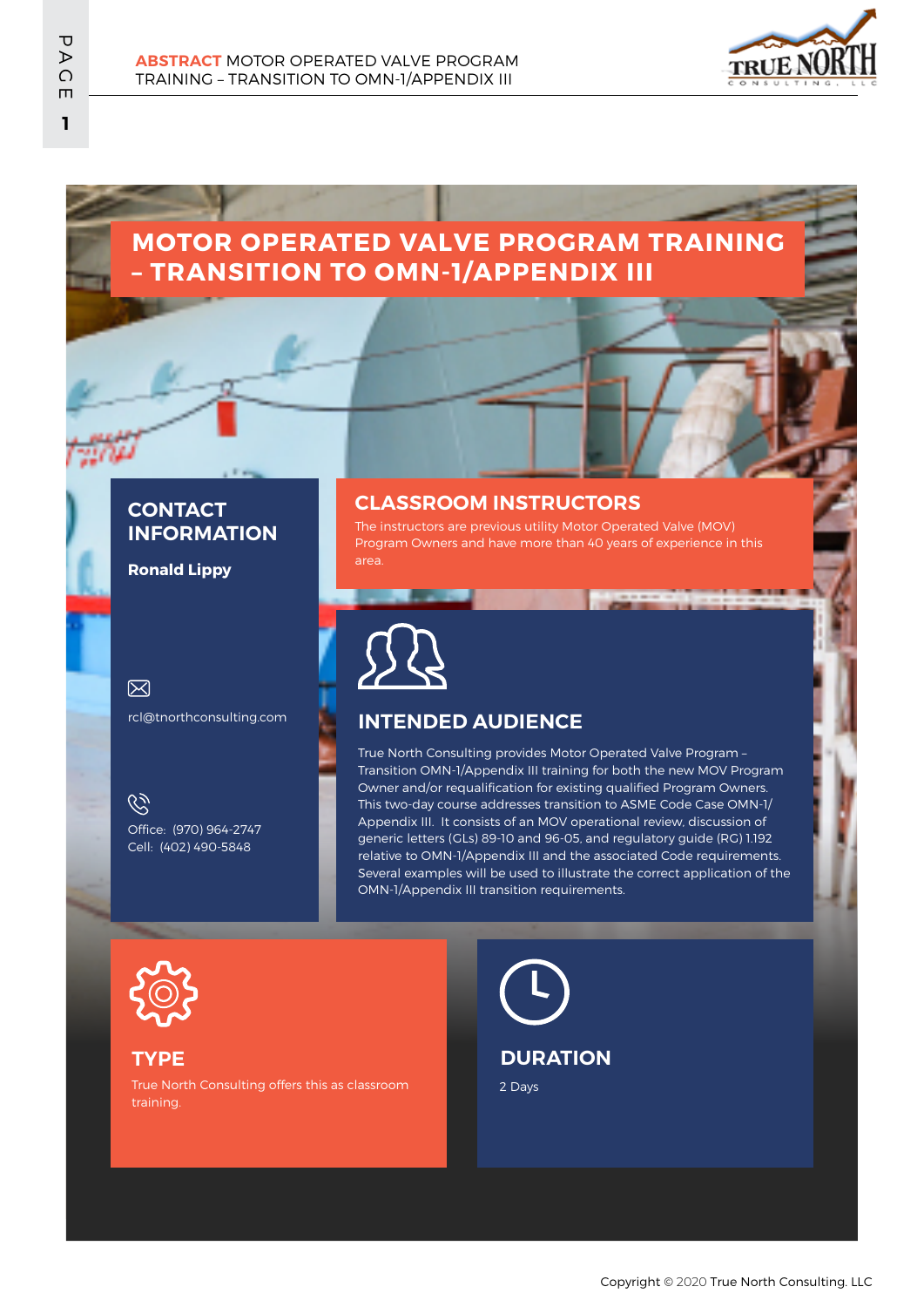

# **ABSTRACT**

Course content & approach are structured for MOV/IST Program Owners focusing on the following key areas:

- MOV Regulatory Requirements
- GL 89-10/GL 96-05 Background Overview
- IST/MOV Requirements through the 2004 Edition and 2006 ASME OM Code Addenda
- **•** Relief Request Overview
- **•** Benefits/Comparison of MOV Programs
- Rules for OMN-1/Appendix III Transition (OM Code 2012 Edition).
- Application of Risk
- Continuing MOV Concerns (vibration, magnesium rotors, MC2 Testing, etc.)
- Current issues and interfaces with emphasis on industry/Code initiatives and solutions.
- In-situ MOV failures identified by NRC Bulletin 85-03

### **TERMINAL LEARNING OBJECTIVES**

The key learning objectives will cover the following technical areas:

- 1. Understanding of MOV design basis
- 2. Understanding of MOV operation and controls
- 3. Understanding of MOV diagnostic testing methods
- 4. Understanding of MOV diagnostic test analysis methods
- 5. Understanding of typical MOV degradation mechanisms
- 6. Understanding of in-situ MOV failures identified by NRC Bulletin 85-03
- 7. Understanding of MOV design errors identified by Generic Letter (GL) 89-10
- 8. Understanding of GL 89-10 scope and requirements
- 9. Understanding of GL 89-10 industry findings
- 10. Understanding of GL 96-05 scope and requirements
- 11. Understanding of Joint Owners Group (JOG) program and impact on GL 96-05
- 12. Understanding of ASME OM Code Case OMN-1
- 13. Understanding of ASME OM Code Mandatory Appendix III
- 14. Understanding of NRC proposed rulemaking applicable to Appendix III
- 15. Understanding of Mandatory Appendix III implementation requirements